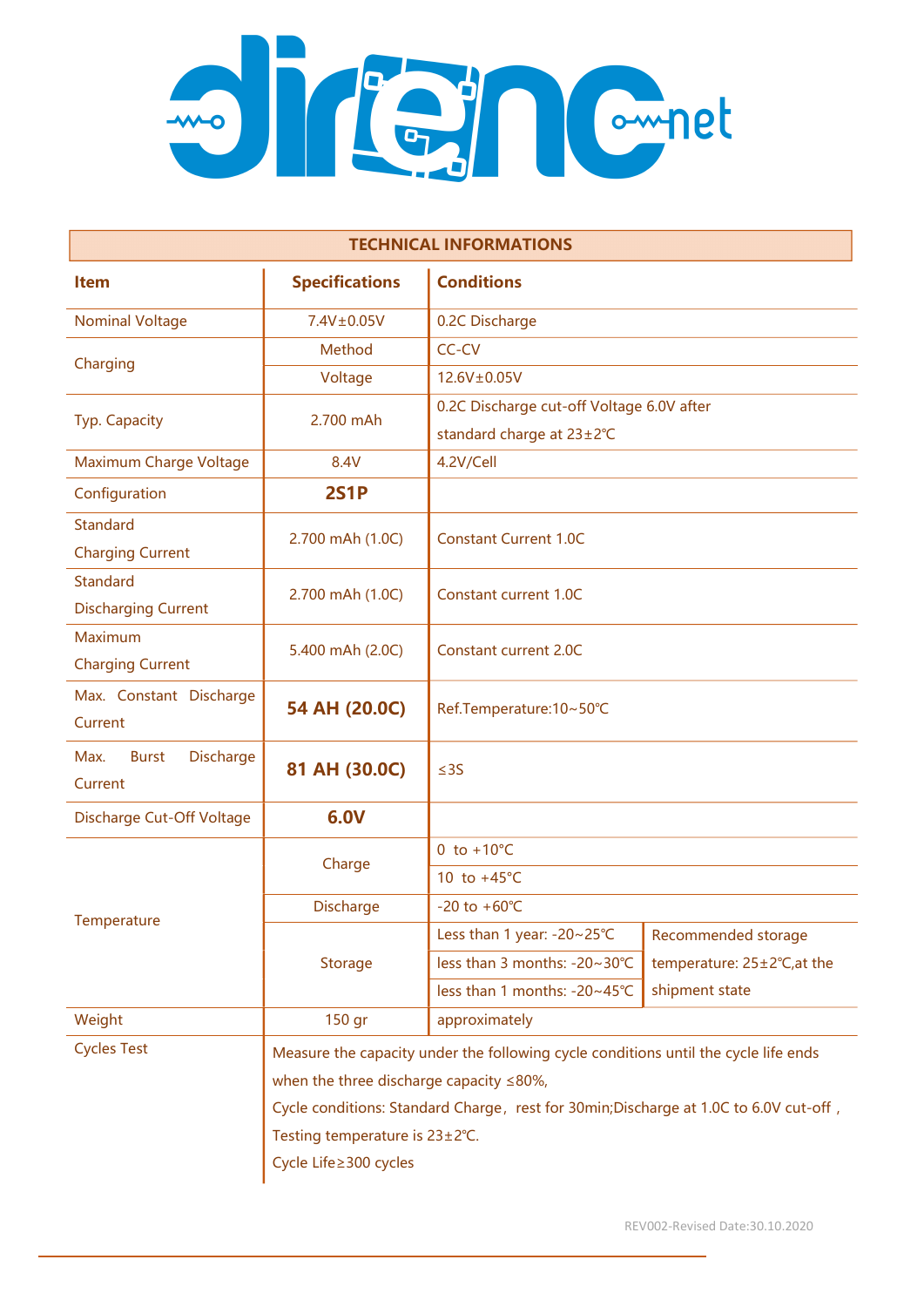

## Cell Dimension

| <b>Item</b> | <b>Description</b>        | <b>Dimension</b> |
|-------------|---------------------------|------------------|
| т           | <b>Cell Tab Thickness</b> | $8.5 \pm 0.5$ mm |
| W           | <b>Cell Tab Width</b>     | $34.0 \pm 1$ mm  |
|             | Cell Tab Length           | $96.0 \pm 1$ mm  |
| <b>CL</b>   | Cable Length Length       |                  |
| P           | <b>Connector Model</b>    |                  |



REV002-Revised Date:30.10.2020